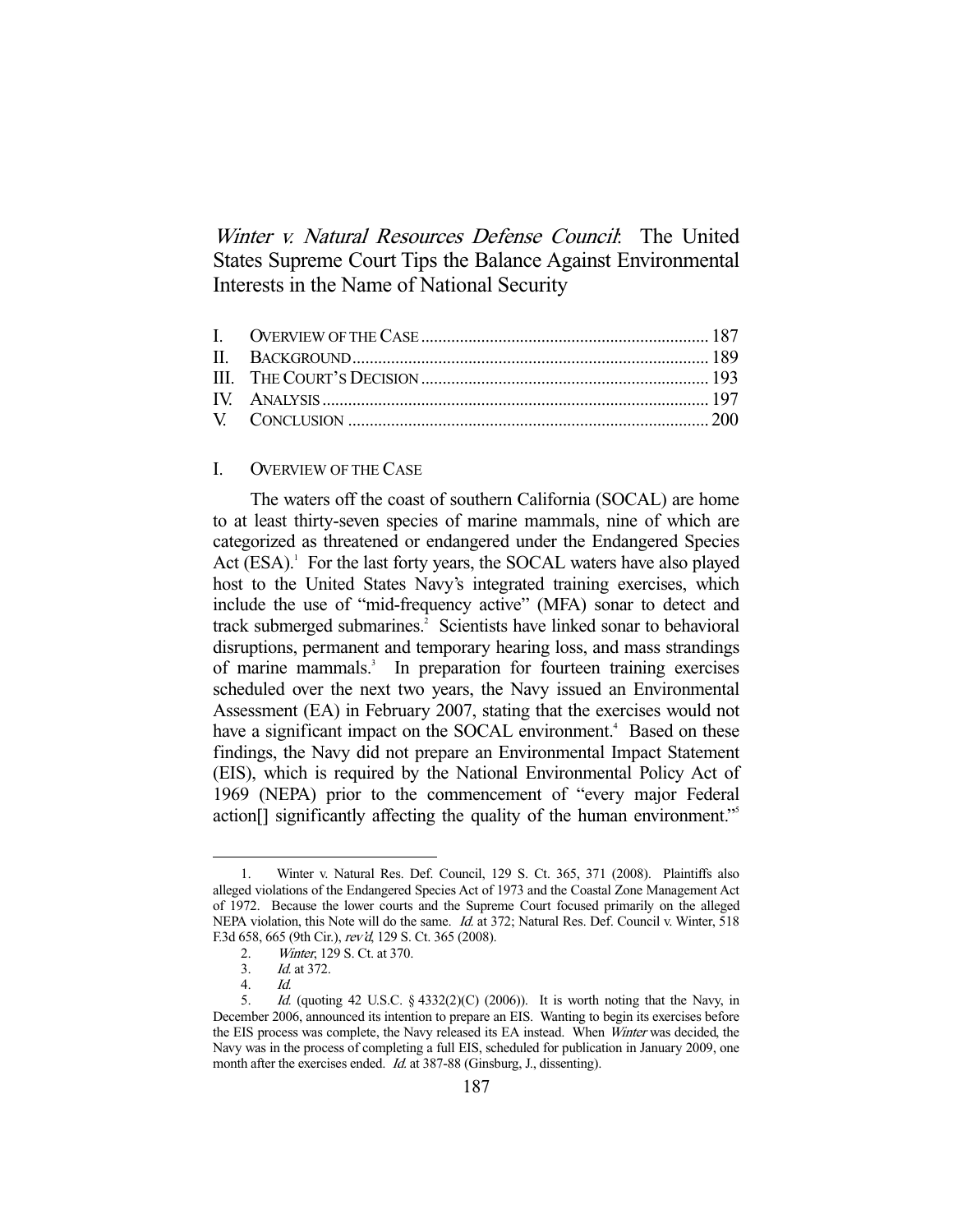The Navy commenced its training exercises using MFA sonar on the same day it released its EA.<sup>6</sup>

 The Navy's EA predicted 564 instances of physical injury (Level A harassment), including permanent hearing loss, and almost 170,000 behavioral disturbances (Level B harassment), including disruptions of migratory, feeding, surfacing, and breeding patterns, to marine life in the SOCAL waters resulting from the Navy's use of MFA sonar in its training exercises.<sup>7</sup> Based on these estimates, the plaintiffs in the noted case, comprised of several environmental protection groups and one concerned citizen, filed suit in the United States District Court for the Central District of California, alleging, among other violations, that the Navy's failure to prepare a fully detailed EIS in the face of potentially significant and irreparable harm to the SOCAL marine environment violated NEPA's mandates.<sup>8</sup> Finding that the plaintiffs demonstrated a strong likelihood of success on the merits of their NEPA claim and a "near certainty" of irreparable harm that outweighed any injury the Navy might sustain, the district court granted a preliminary injunction enjoining the Navy from using sonar in its remaining exercises.<sup>9</sup> Upon remand from the United States Court of Appeals for the Ninth Circuit, the district court narrowed its injunction and permitted the Navy to continue its use of sonar, conditioned upon compliance with six mitigation measures, two of which the Navy objected to on the grounds that they unreasonably restricted "realistic training" conditions.<sup>10</sup> The Navy again appealed to the Ninth Circuit, which denied its request to vacate the injunction with respect to the two contested conditions.<sup>11</sup> The United States Supreme Court granted certiorari and presented the following issues for review: (1) whether the Ninth Circuit applied the correct irreparable harm standard for issuing a preliminary injunction and (2) even if the plaintiffs established a likelihood of irreparable harm, whether the balance of the equities required that the injunction be vacated.<sup>12</sup> As to the first issue, the Court *held* that the Ninth Circuit's "possibility" of harm standard was too lenient and should be replaced

<sup>6.</sup> Id. at 388 (Ginsburg, J., dissenting).

 <sup>7.</sup> Id. at 392.

 <sup>8.</sup> Id. at 372 (majority opinion).

 <sup>9.</sup> Id. at 372-73.

<sup>10.</sup> Id. at 373, 377. On appeal, the Navy challenged two conditions of the injunction: (1) shutting down MFA sonar when a marine mammal is within 2200 yards of a vessel and (2) powering down MFA sonar by six decibels during significant surface ducting conditions, when sound travels farther than it would under normal conditions. *Id.* at 373.

<sup>11.</sup> *Id.* at 374.

<sup>12.</sup> *Id.* at 375-76.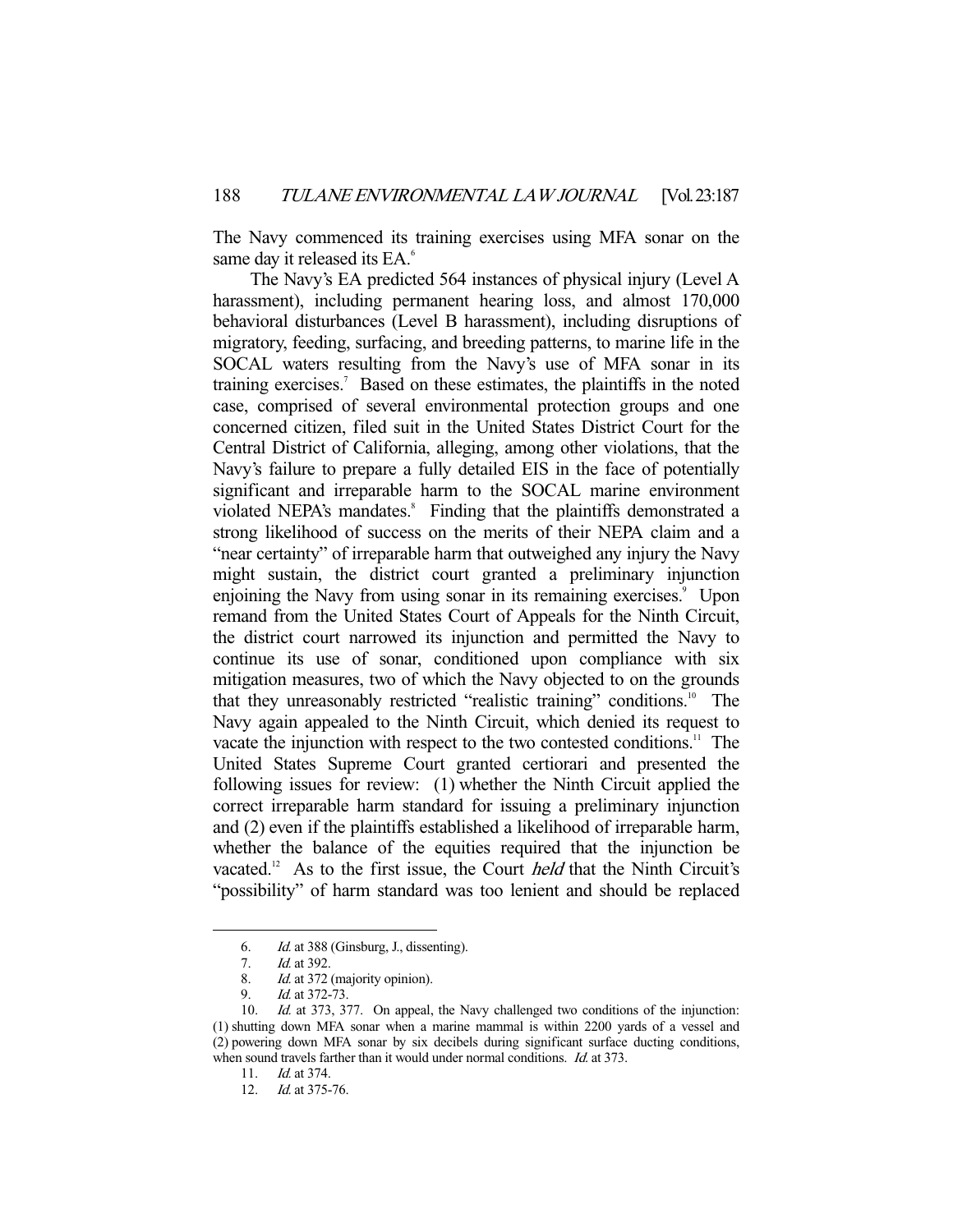with a "probability" standard.<sup>13</sup> As to the second, the Court *held* that even if the plaintiffs established a "near certainty" of irreparable harm to the environment, the public interest in national security and the Navy's concomitant interest in training its fleet warranted vacating the contested conditions.<sup>14</sup> Winter v. Natural Resources Defense Council, 129 S. Ct. 365 (2008).

## II. BACKGROUND

 "Recognizing the profound impact of man's activity on the interrelations of all components of the natural environment,"15 Congress enacted NEPA in 1970 to establish a "national policy which will encourage productive and enjoyable harmony between man and his environment."<sup>16</sup> To implement that policy, NEPA imposes procedural requirements to ensure that federal agencies take a "hard look" at the environmental consequences of their actions.<sup>17</sup> Under NEPA, federal agencies must prepare an EIS before engaging in any "major Federal action<sup>[]</sup> significantly affecting the quality of the human environment."<sup>18</sup> The Supreme Court has called the EIS requirement the "heart of NEPA."<sup>19</sup> An agency must first complete an EA to determine whether an EIS is necessary.<sup>20</sup> If the EA concludes that a proposed action will have a significant effect on the environment, the agency must complete an  $EIS$ <sup>21</sup> On the other hand, if the EA determines that an action will not have a substantial environmental impact, the agency must issue a finding of no significant impact (FONSI) explaining why an EIS is unnecessary.<sup>2</sup>

 The Supreme Court has identified two aims of NEPA's procedural requirements.<sup>23</sup> First, by requiring the preparation of an EIS, NEPA places a duty on federal agencies to consider "every significant aspect of the environmental impact of a proposed action."<sup>24</sup> Second, it ensures that the agency will assure the public that it has done so.<sup>25</sup> The "detailed"

 <sup>13.</sup> Id. at 375.

<sup>14.</sup> *Id.* at 376.

 <sup>15. 42</sup> U.S.C. § 4331(a) (2006).

<sup>16.</sup> *Id.* § 4321.

 <sup>17.</sup> Robertson v. Methow Valley Citizens Council, 490 U.S. 332, 350 (1989).

 <sup>18. 42</sup> U.S.C. § 4332(2)(C).

 <sup>19.</sup> Dep't of Transp. v. Pub. Citizen, 541 U.S. 752, 757 (2004).

<sup>20. 40</sup> C.F.R. § 1501.4(c) (2009).<br>21. Makua v. Rumsfeld, 163 F. Su 21. Makua v. Rumsfeld, 163 F. Supp. 2d 1202, 1216 (D. Haw. 2001).

 <sup>22. 40</sup> C.F.R. § 1508.13.

 <sup>23.</sup> Balt. Gas & Elec. Co. v. Natural Res. Def. Council, 462 U.S. 87, 97 (1983).

<sup>24.</sup> Id. (quoting Vt. Yankee Nuclear Power Corp. v. Natural Res. Def. Council, 435 U.S.

<sup>519, 553 (1978)).</sup> 

 <sup>25.</sup> Id.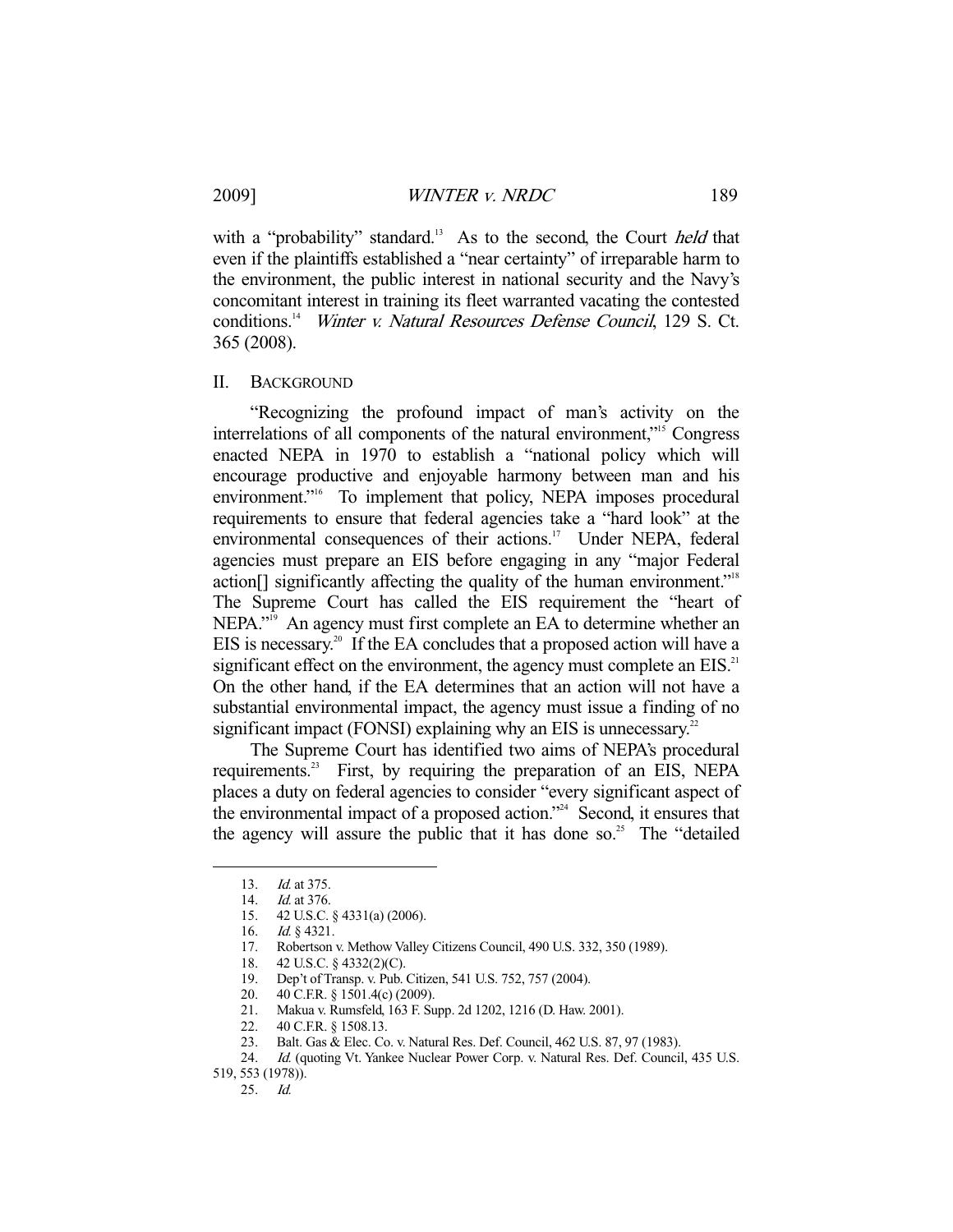statement" required by NEPA not only obligates an agency to consider environmental effects of its actions, but also provides an "outward sign" to the public that such consequences have been taken into full account.<sup>26</sup> By assuring the public that environmental impacts have been carefully considered, the publication of an EIS also provides a "springboard" for public discussion.<sup>27</sup>

NEPA does not impose substantive duties on federal agencies.<sup>28</sup> Instead, NEPA mandates "action-forcing" procedures that require an agency to take a "hard look" at the environmental consequences of its actions.29 If an agency properly identifies and evaluates the potentially negative environmental impacts of a certain undertaking, compliance with NEPA does not require that the agency refrain from commencing the action.<sup>30</sup> NEPA does not mandate particular results.<sup>31</sup> It "merely prohibits uninformed—rather than unwise—agency action."32

 To that end, an agency's EA may be insufficient to obviate the need for an EIS if a court determines that substantial questions are raised about whether a proposed action may have significant effects on the environment.<sup>33</sup> Courts will afford an agency wide discretion in its assessments of scientific evidence as long as it takes the requisite "hard look" at the consequences and makes a "reasoned decision based on the evaluation of the evidence."34 Courts reviewing an agency's decision not to complete an EIS apply the Administrative Procedure Act's arbitrary and capricious standard.<sup>35</sup> The arbitrary and capricious standard of review requires courts to determine whether an agency completed a thorough environmental analysis (hard look) before deciding not to issue an EIS, whether an agency considered all relevant facts in making its decision, and whether an agency provided a "convincing statement" of its conclusion that no significant environmental impact would result from its actions.36 If substantial questions are raised as to the reliability of an agency's conclusion that no significant environmental impact would result from its actions, an agency will be required to complete an EIS.<sup>37</sup>

 <sup>26.</sup> Andrus v. Sierra Club, 442 U.S. 347, 350 (1979).

 <sup>27.</sup> Robertson v. Methow Valley Citizens Council, 490 U.S. 332, 350 (1989).

<sup>28.</sup> *Id.* at 350-51.<br>29. *Id.* at 350.

 $Id.$  at 350.

 <sup>30.</sup> Id.

 <sup>31.</sup> Id.

 <sup>32.</sup> Id. at 351.

 <sup>33.</sup> Native Ecosystems Council v. U.S. Forest Serv., 428 F.3d 1233, 1239 (9th Cir. 2005).

 <sup>34.</sup> Earth Island Inst. v. U.S. Forest Serv., 351 F.3d 1291, 1301 (9th Cir. 2003).

 <sup>35.</sup> Id. (citing 5 U.S.C. § 706(2)(1) (2006)).

 <sup>36.</sup> Native Ecosystems Council, 428 F.3d at 1239.

 <sup>37.</sup> Id.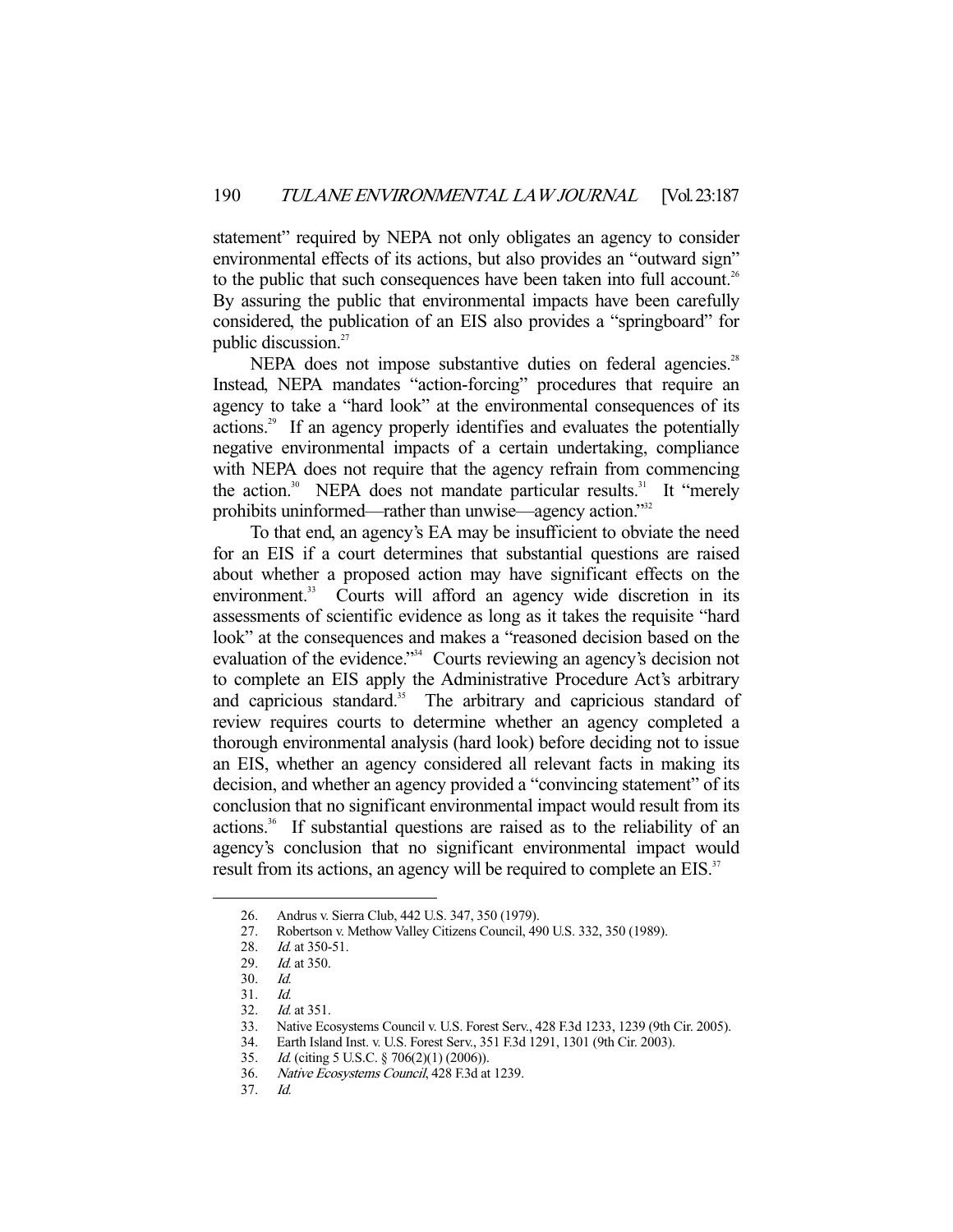Courts faced with claims predicated on NEPA violations often consider issuing preliminary injunctions to ensure agency compliance with NEPA's mandates.<sup>38</sup> In order for a court to issue a preliminary injunction, plaintiffs must establish (1) the likelihood of success on the merits of their claim, (2) irreparable harm in the absence of injunctive relief, (3) that the balance of hardships tips in the plaintiffs' favor, and (4) that a preliminary injunction is in the best interest of the public.<sup>39</sup> The Ninth Circuit has held that plaintiffs who establish a "strong likelihood" of success on the merits of their claim may be granted a preliminary injunction if they prove a "possibility" of irreparable harm.<sup>40</sup>

 The Supreme Court has considered the appropriateness of injunctive relief as a remedy for procedural violations of environmental protection statutes.<sup>41</sup> In *Weinberger v. Romero-Barcelo*, for example, the Court vacated an injunction that enjoined the Navy from conducting training exercises on an island off the Puerto Rican coast because, the Court reasoned, the Navy's violation of the permit process mandated by the Federal Water Pollution Control Act (FWPCA) did not threaten to undermine the substantive purpose of the  $Act<sup>42</sup>$  In violation of the FWPCA's procedural requirements, the Navy failed to obtain a permit from the EPA prior to discharging ordnance into the waters surrounding the island.43 Despite the fact that there was no evidence tending to show that the discharge of ordnance had any appreciable effect on water quality, the United States Court of Appeals for the First Circuit issued an injunction barring the Navy from discharging any pollutants until it complied with the permit process under the FWPCA.<sup>4</sup>

 Explaining its decision to vacate the First Circuit's injunction, the majority in *Romero-Barcelo* first expounded upon the standards for

 <sup>38.</sup> E.g., Save Our Sonoran, Inc. v. Flowers, 408 F.3d 1113, 1124 (9th Cir. 2005); Massachusetts v. Watt, 716 F.2d 946, 951-52 (1st Cir. 1983); Makua v. Rumsfeld, 163 F. Supp. 2d 1202, 1222 (D. Haw. 2001).

 <sup>39.</sup> See Munaf v. Geren, 128 S. Ct. 2207, 2219 (2008) (requiring a likelihood of success on the merits); Amoco Prod. Co. v. Village of Gambell, 480 U.S. 531, 542 (1987) (requiring irreparable harm and balancing of hardships); Weinberger v. Romero-Barcelo, 456 U.S. 305, 312 (1982) (stating that particular attention should be paid to the public interest in determining injunctive relief).

 <sup>40.</sup> E.g., Faith Ctr. Evangelistic Ministries v. Glover, 480 F.3d 891, 906 (9th Cir. 2007), abrogated by Winter v. Natural Res. Def. Council, 129 S. Ct. 365 (2008); Earth Island Inst. v. U.S. Forest Serv., 442 F.3d 1147, 1159 (9th Cir. 2006), abrogated by Winter v. Natural Res. Def. Council, 129 S. Ct. 365 (2008).

<sup>41.</sup> E.g., Amoco, 480 U.S. at 542; Romero-Barcelo, 456 U.S. at 312-13.

 <sup>42.</sup> Romero-Barcelo, 456 U.S. at 311, 314.

 <sup>43.</sup> Id. at 308.

 <sup>44.</sup> Id. at 310, 311.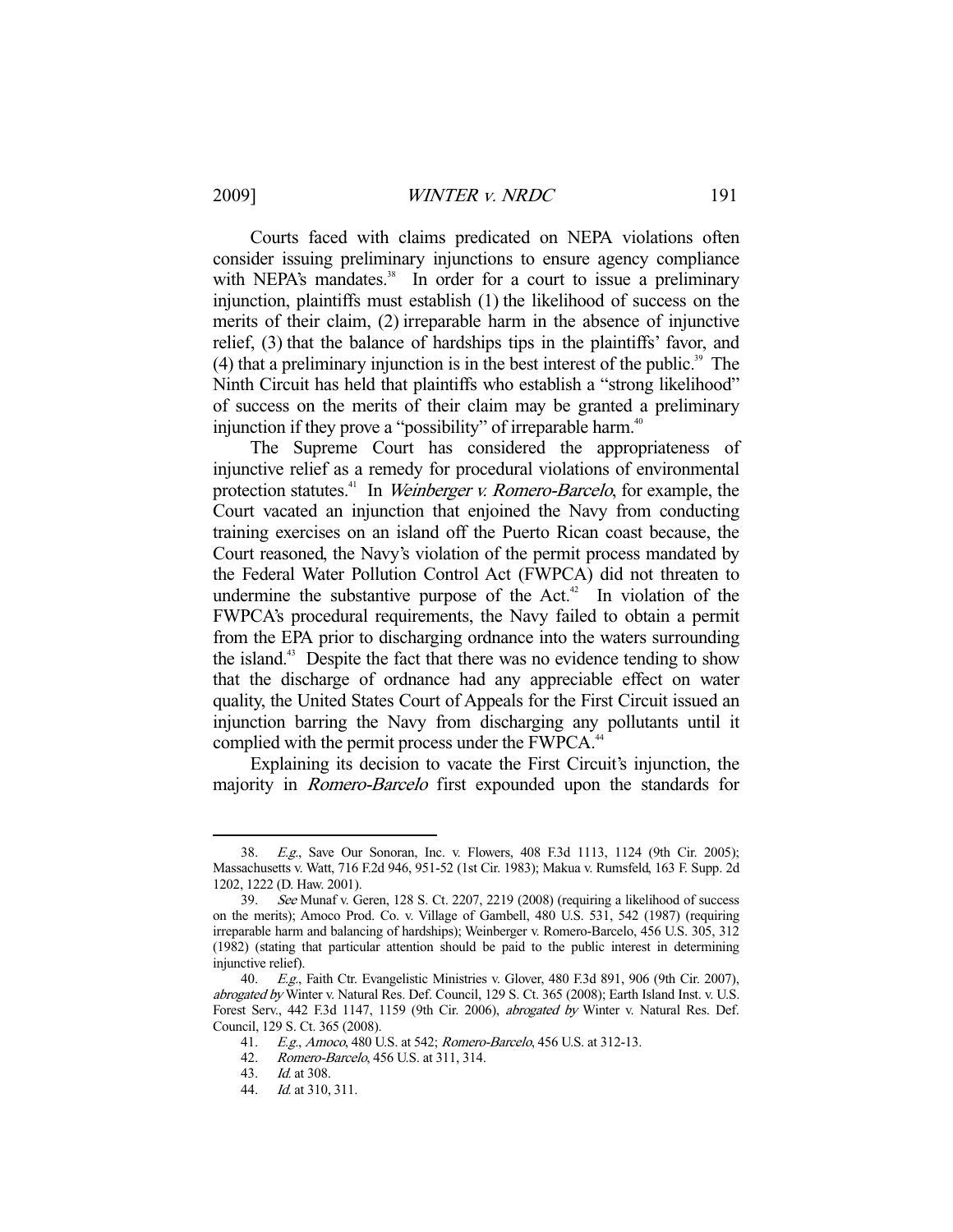issuing an injunction.<sup>45</sup> An injunction, the Court explained, does not issue as a matter of course, and must not be used to enjoin an action in which the "injurious consequences . . . are merely trifling."<sup>46</sup> To that end, courts deciding whether to issue an injunction must balance the competing interests of both parties, paying particular attention to the public interest in granting such an "extraordinary remedy."47 In light of the fact that the Navy's discharge of ordnance had not polluted the waters off the coast of Puerto Rico, the Court held that the Navy's failure to comply with the Act's technical requirements did not undermine the primary purpose of the FWPCA—maintaining the integrity of the nation's waters.<sup>48</sup>

Five years later, in *Amoco Production Co. v. Village of Gambell*, the Supreme Court applied its reasoning in Romero-Barcelo to vacate a preliminary injunction issued by the Ninth Circuit enjoining the Secretary of the Interior from granting oil and gas leases to oil companies.49 In violation of the Alaska National Interest Lands Conservation Act (ANILCA), the Secretary failed to evaluate potential effects of the leases on natural subsistence resources before issuing the leases.<sup>50</sup> Finding that injury to subsistence resources due to oil exploration was improbable, that the balance of hardships favored the oil companies, and that oil exploration advanced the public interest, the Court held that a preliminary injunction was unwarranted.<sup>51</sup> The Court analogized the Secretary of the Interior's noncompliance with ANILCA's procedural requirements with the Navy's failure to obtain a permit in Romero-Barcelo, reasoning that the Secretary's failure to complete evaluations prior to leasing land for oil exploration did not undercut ANILCA's primary goal of protecting Alaskan resources.<sup>52</sup>

 Because the Secretary's ANILCA violation did not threaten destruction of Alaskan subsistence resources, the Court reasoned, a preliminary injunction was unnecessary.<sup>53</sup> The Court rejected the Ninth Circuit's arguments that a presumption of irreparable harm arises whenever an agency fails to evaluate environmental consequences of its actions thoroughly and that injunctive relief is appropriate for any

 <sup>45.</sup> Id. at 311-13.

 <sup>46.</sup> Id. at 311.

<sup>47.</sup> *Id.* at 312.<br>48. *Id.* at 314-

Id. at 314-15.

 <sup>49.</sup> Amoco Prod. Co. v. Village of Gambell, 480 U.S. 531, 534 (1987).

 <sup>50.</sup> Id. at 535.

 <sup>51.</sup> Id. at 545-46.

 <sup>52.</sup> Id. at 544.

 <sup>53.</sup> Id.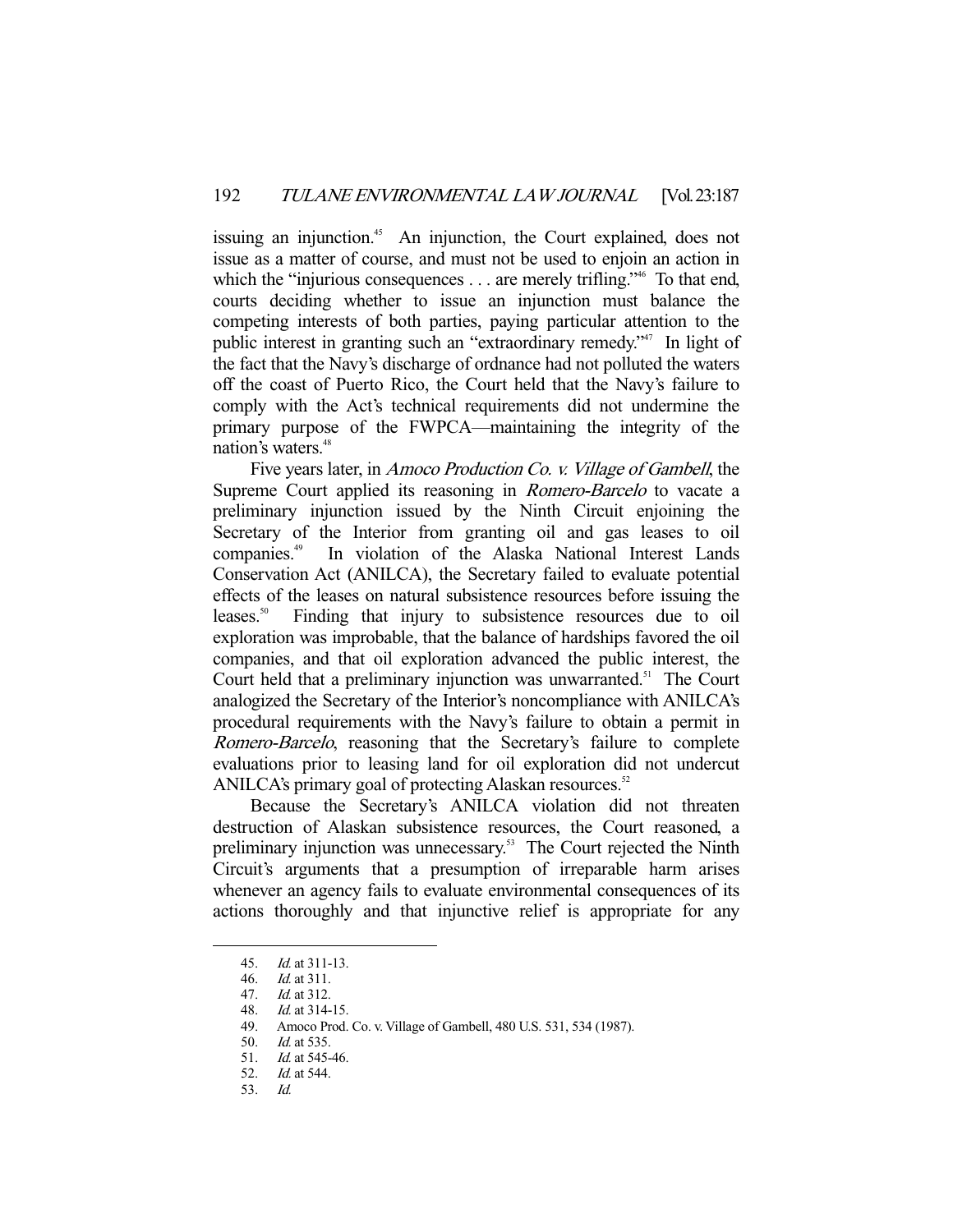violation of an environmental statute.<sup>54</sup> Nevertheless, the Court observed that "[e]nvironmental injury, by its nature, can seldom be adequately remedied by money damages and is often permanent or at least of long duration, i.e., irreparable. If such injury is sufficiently likely, therefore, the balance of harms will usually favor the issuance of an injunction to protect the environment."<sup>55</sup> However, because the facts in *Amoco* did not tend to prove that any significant harm to the environment would result from the oil exploration at issue, the Court reasoned, a preliminary injunction was an inappropriate means of ensuring compliance with ANILCA's procedural requirements.<sup>56</sup>

## III. THE COURT'S DECISION

 In the noted case, the Court reversed the Ninth Circuit's decision to uphold the district court's injunction against the Navy, finding that the balance of the equities favored vacating the injunction. $57$  The Court first addressed the Navy's contention that the Ninth Circuit's standard for issuing a preliminary injunction in cases where a plaintiff establishes a "possibility" of irreparable harm coupled with a "strong likelihood" of success on the merits was too lenient.<sup>58</sup> Agreeing with the Navy that the "possibility" standard applied by the Ninth Circuit was too lax, the Court held that in order for a preliminary injunction to issue a plaintiff must demonstrate that irreparable harm is *probable* in the absence of injunctive relief.<sup>59</sup> Further, the Court found that, even if the plaintiffs had established a sufficient threat of irreparable harm, the balance of the equities tipped in favor of the Navy's interest in realistic training of its sailors and the public's interest in maintaining a strong national defense.<sup>60</sup> Therefore, the Court held that the injunction should be vacated with respect to the two contested conditions.<sup>61</sup>

 The Court conceded that the Ninth Circuit's application of an incorrect standard may not have affected its analysis of irreparable harm.<sup>62</sup> The Ninth Circuit agreed with the district court's finding that the plaintiffs in the noted case established a "near certainty" of irreparable

<sup>54.</sup> *Id.* at 545.

 <sup>55.</sup> Id. Id. at 545-46.

 <sup>57.</sup> Winter v. Natural Res. Def. Council, 129 S. Ct. 365, 370, 376 (2008).

<sup>58.</sup> *Id.* at 375.

 <sup>59.</sup> Id.

 <sup>60.</sup> Id. at 376.

 <sup>61.</sup> Id.

 <sup>62.</sup> Id.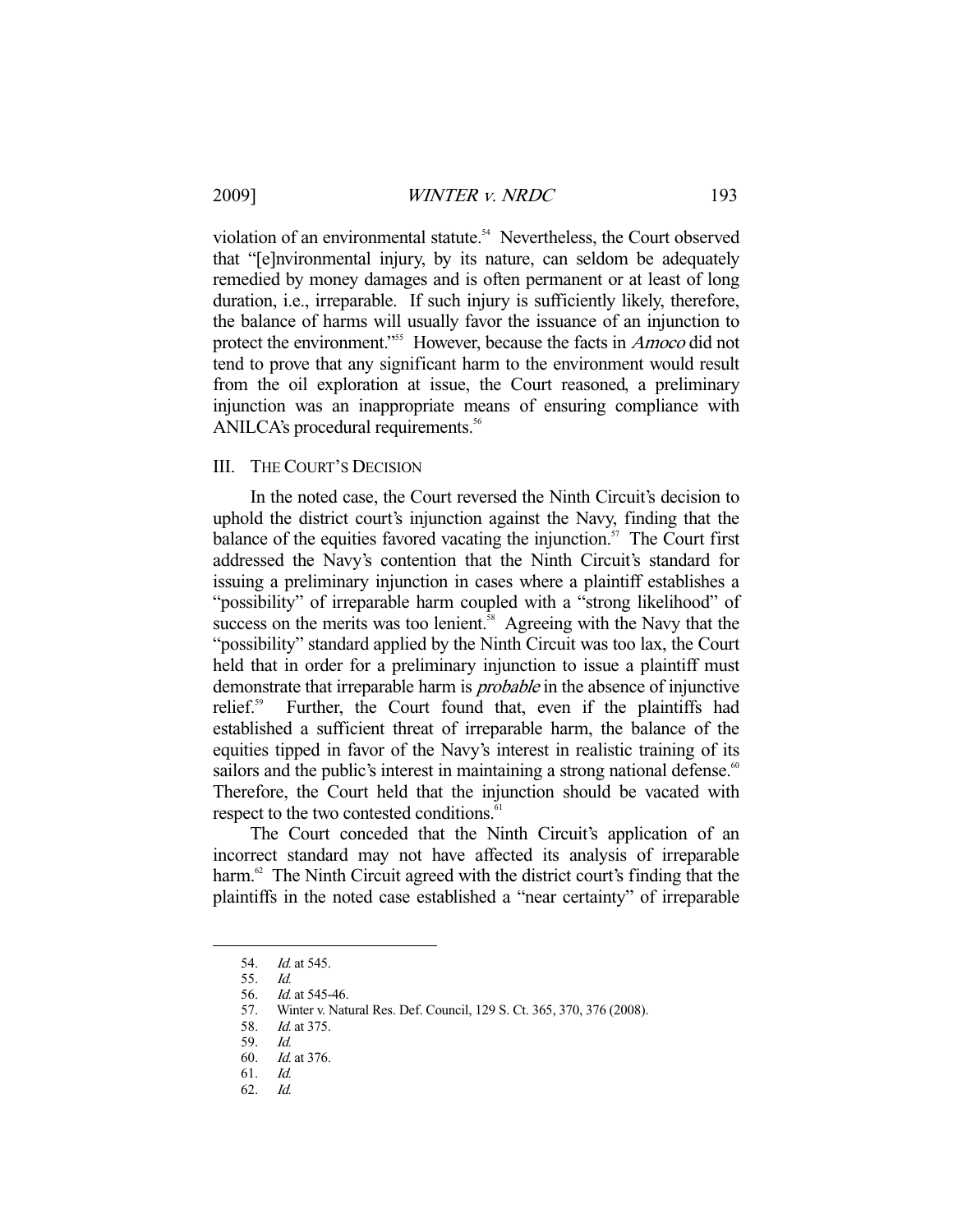harm in the absence of an injunction.<sup>63</sup> Scientific studies, expert opinion, and other evidence in the record, including the Navy's own EA, convinced the district court and the Ninth Circuit that plaintiffs established the threat of irreparable harm to the environment to a degree sufficient to justify the issuance and upholding of a preliminary injunction designed to mitigate that harm.<sup>64</sup>

 However, while the Court implied that a "near certainty" of irreparable harm meets the probability standard, it stated that the "nature of the District Court's conclusion is itself unclear."65 First, the Court noted, the district court did not consider whether irreparable harm was likely to result if the two contested conditions were vacated and the four uncontested conditions remained intact.<sup>66</sup> Second, the Court highlighted the fact that the Navy's training exercises had been going on for forty years.<sup>67</sup> In its brief discussion of NEPA, the Court reasoned that the Act does not require particular results, but only imposes procedural obligations to ensure that an agency will have sufficiently detailed information about significant environmental impacts available in its decision-making process.<sup>68</sup> The Court reasoned that because the Navy had been conducting its exercises for forty years, the harm that NEPA intended to prevent—lack of information about potential environmental harm and possible mitigation methods—may not have been at issue here.<sup>69</sup> Further, contrary to the district court's and Ninth Circuit's findings, the Court concluded that the Navy took the requisite "hard look at environmental consequences" before approving the new round of exercises, as shown by its publication of an  $EA$ .<sup>70</sup>

 Ultimately, the Supreme Court did not rule conclusively on whether the plaintiffs established a probability of irreparable harm, or whether they established a likelihood of success on the merits, because the Navy's interest in realistic training and the adverse effect the injunction would have on the public's interest in national security outweighed either

 <sup>63.</sup> Id.

 <sup>64.</sup> Id. at 373, 392 (Ginsburg, J., dissenting).

<sup>65.</sup> *Id.* at 376.

 <sup>66.</sup> Id.

 <sup>67.</sup> Id.

 <sup>68.</sup> Id. (citing Robertson v. Methow Valley Citizens Council, 490 U.S. 332, 349, 350 (1989)).

 <sup>69.</sup> Id.

 <sup>70.</sup> Id. (quoting Kleppe v. Sierra Club, 427 U.S. 390, 410 (1976)); Natural Res. Def. Council v. Winter, 518 F.3d 658, 693 (9th Cir.) (finding that the reasons listed in the EA in support of the Navy's conclusion that an EIS was unnecessary were "cursory, unsupported by cited evidence, or unconvincing"), rev'd, 129 S. Ct. 365 (2008); Natural Resources Defense Council v. Winter, 530 F. Supp. 2d 1110, 1116-17 (C.D. Cal.), rev'd, 129 S. Ct. 365 (2008).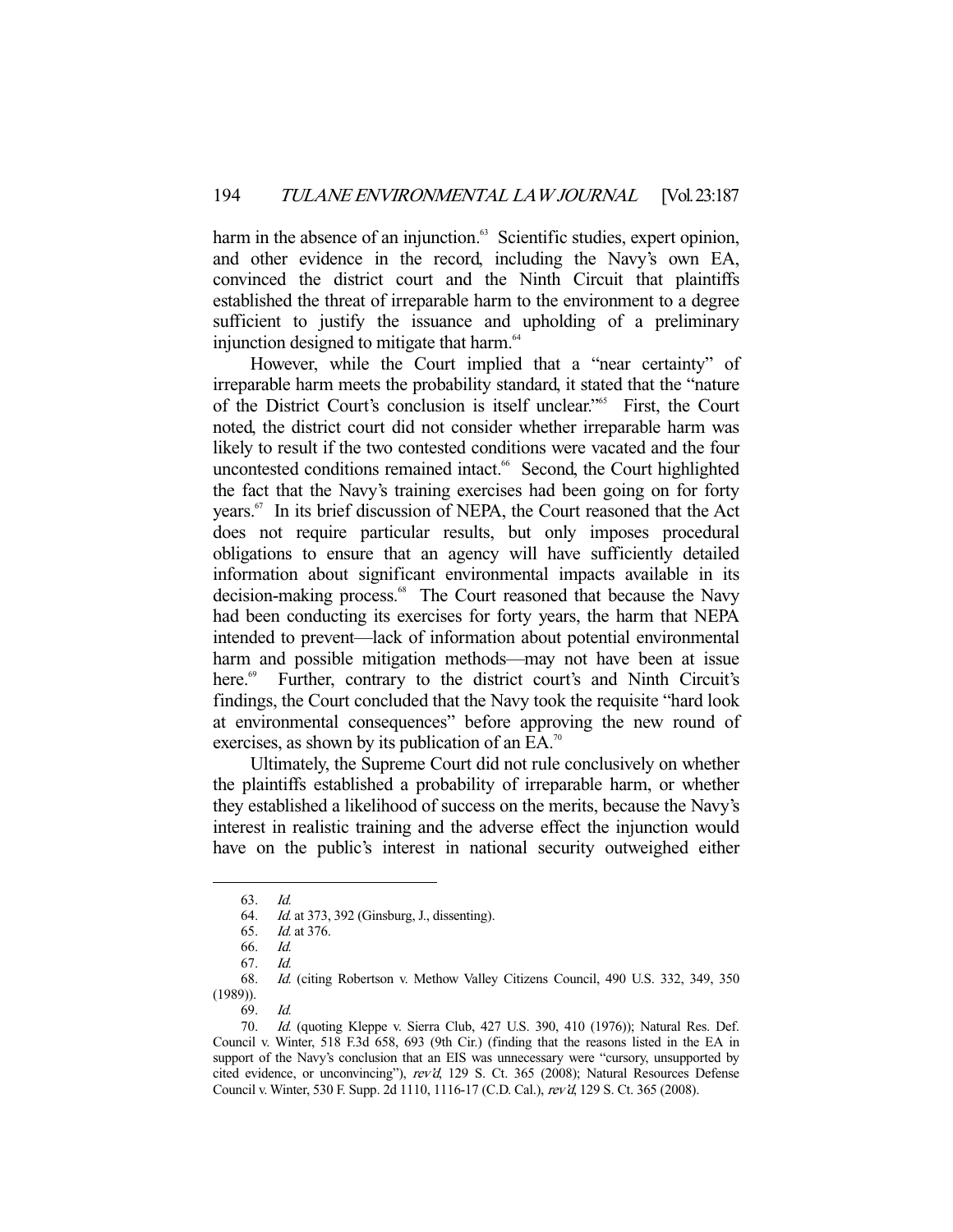consideration in determining whether to uphold the injunction.<sup>71</sup> The Court devoted the bulk of its discussion to considerations of the injury the Navy would sustain in the event the injunction was upheld, looking exclusively to declarations from senior Navy officials for guidance in determining the extent of that harm.<sup>72</sup> Citing to *Amoco*'s balancing test and *Romero-Barcelo*'s directive that close attention be paid to the public interest when determining whether to issue an injunction, the Court stated that the district court and the Ninth Circuit "significantly understated the burden the preliminary injunction would impose on the Navy's ability to conduct realistic training exercises" and inadequately assessed the public interest in effective national defense in their determination that the balancing of the equities favored issuing the injunction. $73$ 

 Looking to precedent, the Court noted that, traditionally, great deference is given to military expertise in resolving complex military matters and in determining the importance of certain military interests.<sup>74</sup> In the noted case, the Court explained, senior Navy officials emphasized the importance of sonar in realistic and effective training of sailors to defend against the threat of enemy submarines.<sup>75</sup> Naval officers alleged that the use of MFA sonar is "mission-critical" and the ability to use it effectively is a "highly perishable skill."76 The officials further claimed that the two contested conditions in the district court's injunction seriously handicapped the Navy's efforts to provide realistic conditions for its training exercises.<sup>77</sup> Rejecting the lower courts' finding that the Navy would not undergo a substantial burden if the injunction remained intact, the Court found that the district court and the Ninth Circuit failed to defer to the Navy's judgment properly and did not give sufficient weight to its specific predictions as to how the contested conditions would negatively affect its ability to train.<sup>78</sup>

 The Court acknowledged the legitimacy of the plaintiffs' claims and noted the importance of their interests, but concluded, after weighing the competing interests and deferring to the naval officials' assessments, that

 <sup>71.</sup> Winter, 129 S. Ct. at 376-77.

 <sup>72.</sup> Id. at 377-80.

 <sup>73.</sup> Id. at 377-78.

 <sup>74.</sup> Id. at 377 (citing Goldman v. Weinberger, 475 U.S. 503, 507 (1986) (holding that military needs justified restrictions on wearing religious attire while in uniform)); Gilligan v. Morgan, 413 U.S. 1, 10 (1973) (holding that evaluation of "complex, subtle, and professional decisions" are "essentially professional military judgments" beyond judicial review).

 <sup>75.</sup> Winter, 129 S. Ct. at 377.

 <sup>76.</sup> Id.

<sup>77.</sup> *Id.*<br>78. *Id.* 

*Id.* at 378.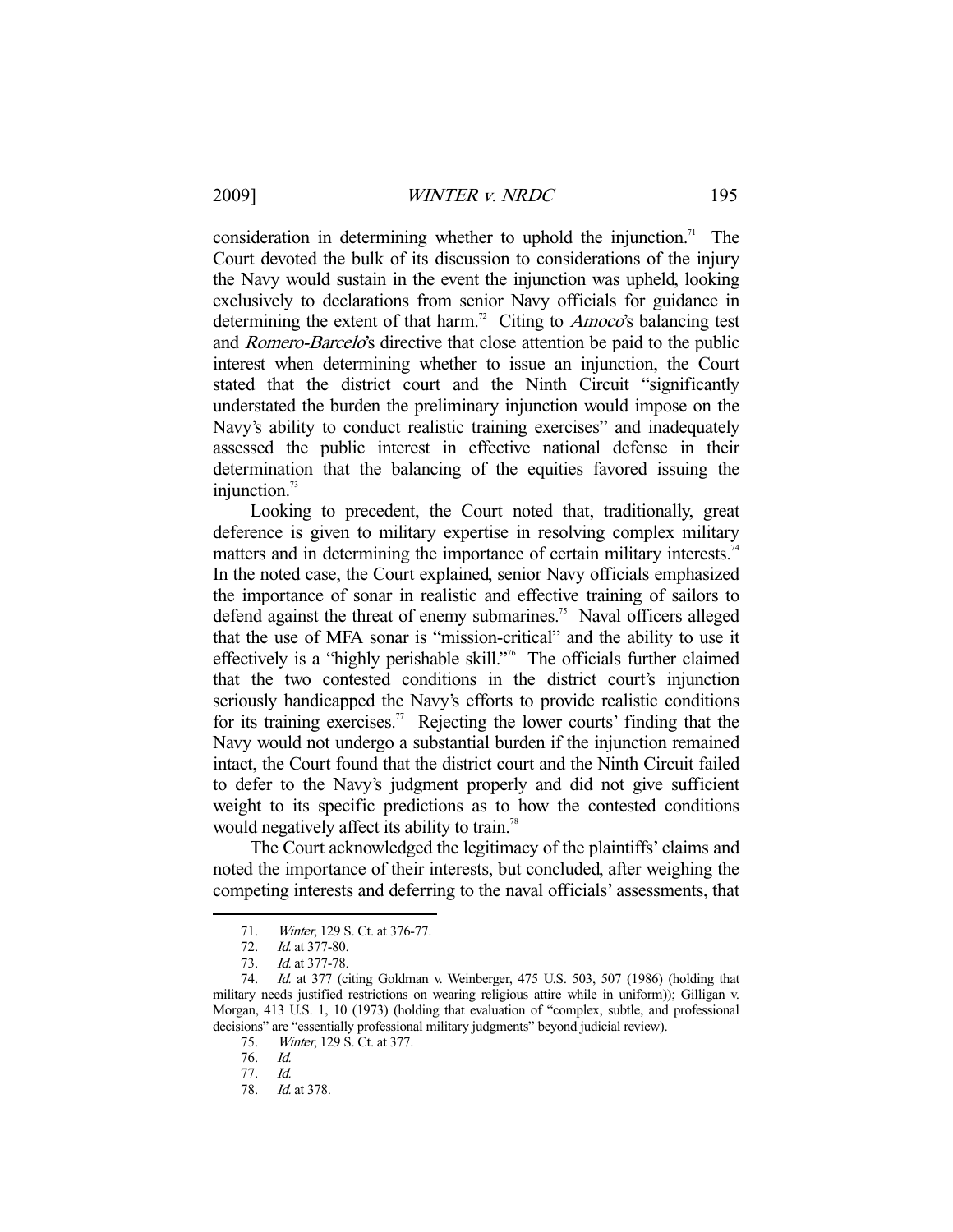the potential injury threatened by upholding the injunction outweighed the potential environmental injury that could result from vacating it.<sup>79</sup> In a brief discussion of the public's interest in vacating the injunction, the Court stated that military interests do not always outweigh other considerations but that, in the noted case, the question of whether the public interest favored the Navy's unimpeded training exercises did not "strike [the Court] as a close question."80 Because the Court concluded that the public interest in national defense and the Navy's correlative interest in realistic training of its sailors so strongly outweighed any potential harm to the environment or any public interest in protecting against that harm, it reversed the Ninth Circuit's decision and vacated the injunction to the extent it was contested by the Navy. $81$ 

 In his concurrence, Justice Breyer questioned whether the district court properly balanced the equities in issuing its injunction, but diverged from the majority opinion in his acknowledgement that there was a strong argument favoring an injunction.<sup>82</sup> Paying close attention to NEPA's objectives in requiring the publication of an EIS, Justice Breyer observed that when an agency takes action that should have been preceded by an EIS, "much of the harm that NEPA seeks to prevent has already taken place."<sup>83</sup> Applying this reasoning to the facts of the noted case, he commented that the absence of an injunction would enable the Navy to conduct its exercises without taking into account the environmental considerations that an EIS ensures, thereby threatening to cause substantial harm that an EIS might have convinced the Navy to mitigate or avoid.<sup>84</sup>

 Justice Ginsburg's dissent echoed and expanded on Justice Breyer's reservations, noting that the Navy's publication of an EIS, scheduled to occur after the completion of all fourteen exercises, completely defeats NEPA's dual informational and participatory purposes, as previously articulated by the Supreme Court.<sup>85</sup> Further, Justice Ginsburg took issue with the majority's insistence on a "probability" of irreparable harm.<sup>86</sup> Under the majority's standard, she argued, environmental plaintiffs with claims predicated on an agency's unjustified failure to prepare an EIS

 <sup>79.</sup> Id.

 <sup>80.</sup> Id.

 <sup>81.</sup> Id. at 378, 382.

<sup>82.</sup> *Id.* at 382 (Breyer, J., concurring).

<sup>83.</sup> *Id.* at 383.

 <sup>84.</sup> Id.

<sup>85.</sup> Id. at 390 (Ginsburg, J., dissenting); Balt. Gas & Elec. Co. v. Natural Res. Def. Council, 462 U.S. 87, 97 (1983).

 <sup>86.</sup> Winter, 129 S. Ct. at 392 (Ginsburg, J., dissenting).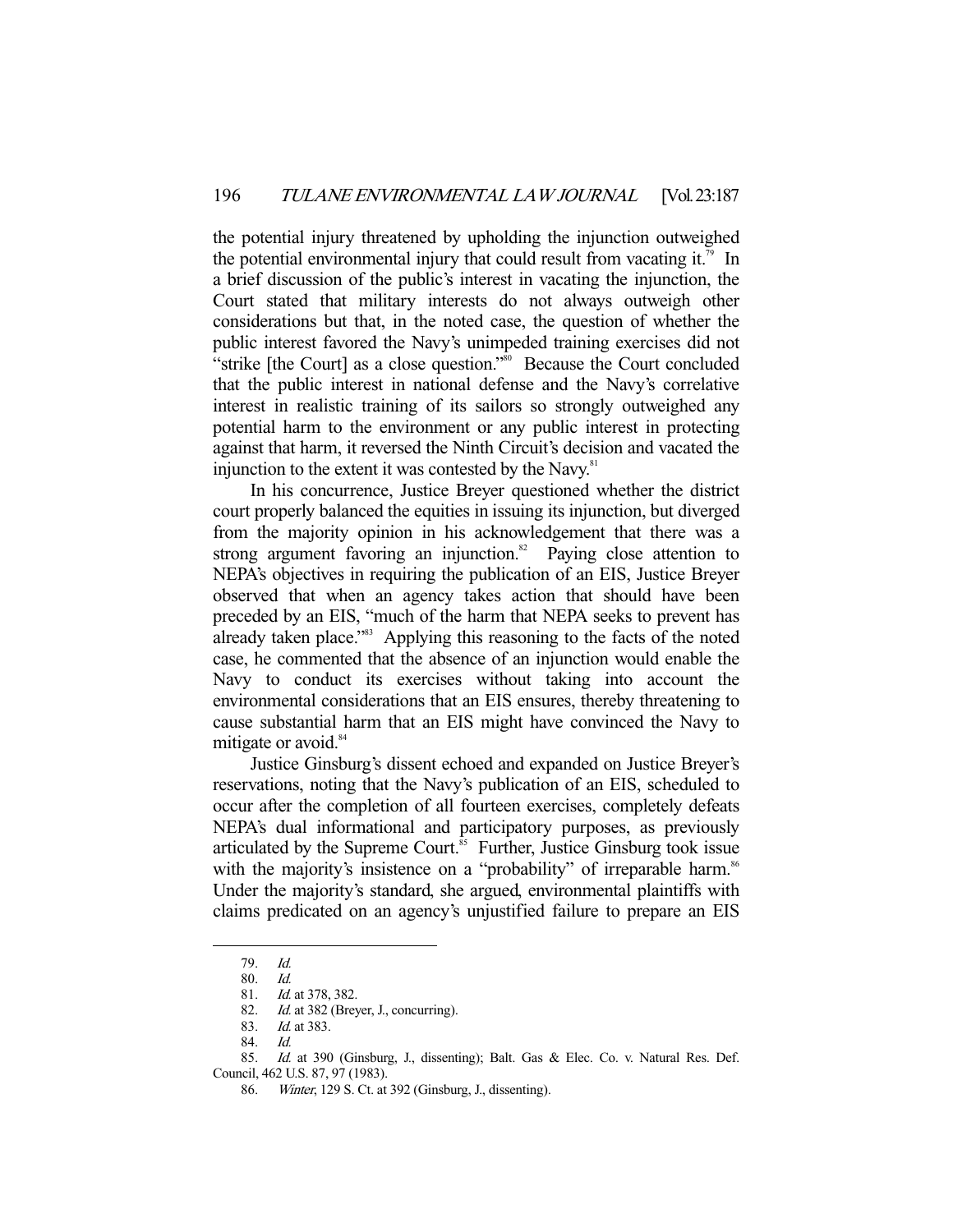will necessarily have a difficult time proving a "near certainty" of harm because the very purpose of an EIS is to reveal environmental harm.<sup>87</sup> Without an EIS, environmental plaintiffs may need to rely on the likelihood of success on the merits of their claim that an EIS should have been completed, rather than on any concrete prediction of resulting harm.<sup>88</sup>

 Noting that the Navy's own EA predicted serious harm to marine mammals in the SOCAL waters, including 170,000 behavioral disturbances and 564 physical injuries, Ginsburg concluded that the district court was correct in its determination that a preliminary injunction was warranted.<sup>89</sup> She conceded that the Navy's interests in realistic training were important, but argued that such interests do not give the Navy carte blanche to ignore completely a "statutory command."<sup>90</sup> Closing with the sentiments expressed in *Amoco*—that environmental injury is often irreparable and, as such, a preliminary injunction should issue when such injury is likely to occur—Justice Ginsburg stated that she would affirm the Ninth Circuit's decision to uphold the district court's injunction against the Navy. $91$ 

IV. ANALYSIS

 The Court's decision in the noted case has troubling implications for the future of environmental litigation. Presented with a case firmly founded upon a NEPA violation, the Court barely acknowledged the statute's procedural mandates and substantive policies and chose instead to rely exclusively on the judgments of high-ranking Navy officers. Opting not to address the plaintiffs' likelihood of success on the merits of their NEPA claim, which would have required a more thorough analysis of the statute, the Court depended on the Navy's largely unsubstantiated allegations of irreparable harm to find that the balance of equities tipped in its favor. $92$  By focusing on potential injury to the Navy, rather than the probability of substantial environmental harm alleged by the plaintiffs, the majority essentially approached the violation of an environmental protection statute as a national security issue.<sup>93</sup>

 <sup>87.</sup> Id.

<sup>88.</sup> *Id.*<br>89. *Id.* Id. at 393.

 <sup>90.</sup> Id.

 <sup>91.</sup> Id.

 <sup>92.</sup> Id. at 376-81.

<sup>93.</sup> William S. Eubanks II, Damage Done? The Status of NEPA After Winter v. NRDC and Answers to Lingering Questions Left Open by the Court, 33 VT. L.REV. 649, 649 (2009).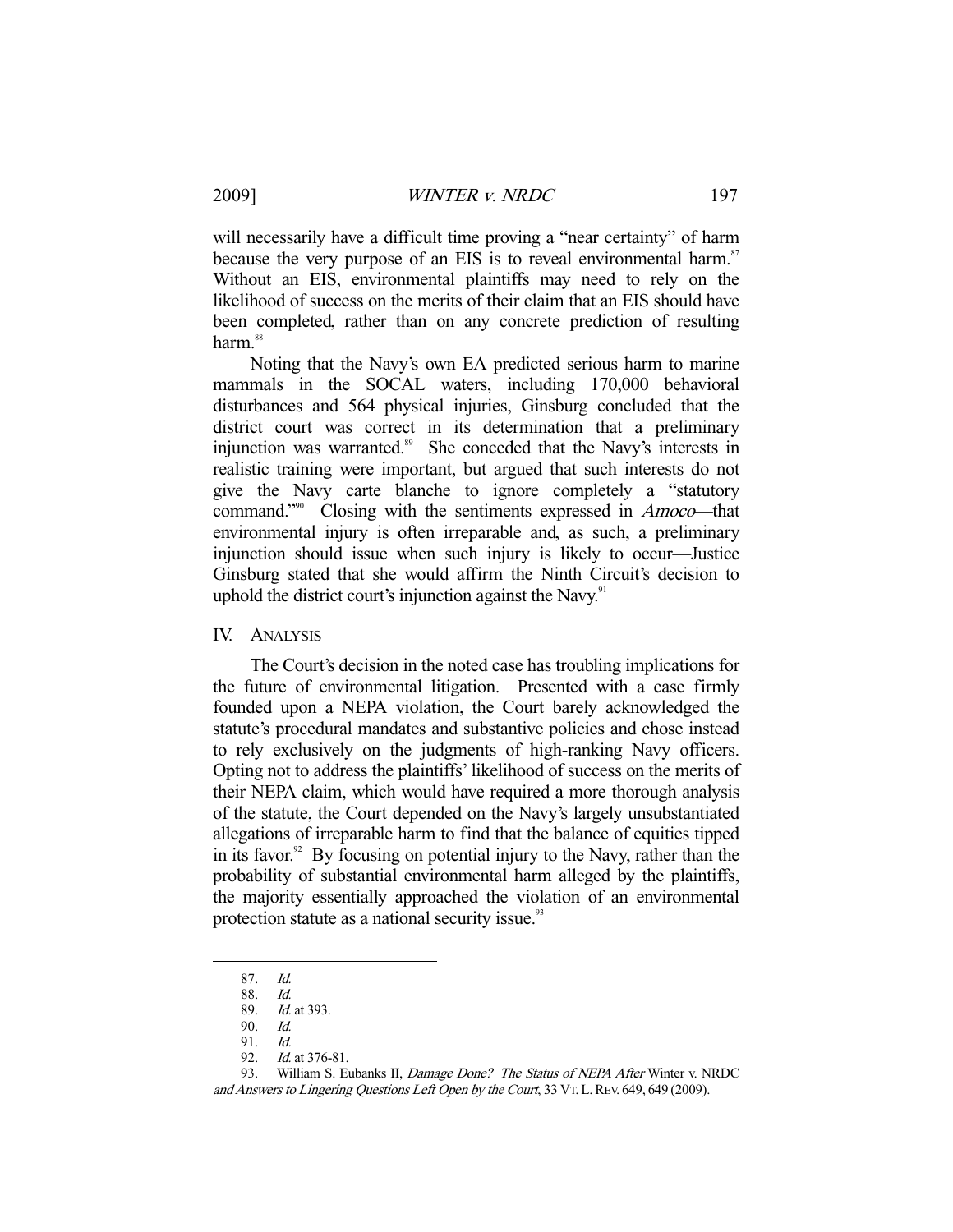As the Ninth Circuit pointed out in its decision to issue a stay pending the district court's revision of its original injunction, "We are currently engaged in war, in two countries."<sup>94</sup> In issuing its stay, the court acknowledged the competing public interest in environmental preservation and in national defense.<sup>95</sup> Determining that a new injunction balancing these two interests should be issued, the Ninth Circuit further noted that "[t]here is no 'national security trump card' that allows the Navy to ignore NEPA to achieve other objectives. By declining to write a national security exemption into NEPA, Congress has evidently concluded that it does not jeopardize national security to require the military to comply with NEPA."<sup>96</sup>

 The Supreme Court stated that its holding was not intended to imply that military considerations always trump other considerations.<sup>97</sup> However, in light of the negligible attention it paid to the probability of substantial environmental harm, which was forecasted in the Navy's own EA and bolstered by scientific evidence, the Court's decision may set a dangerous precedent for that very result. In the name of national security and deference to military authority, the Court drew attention away from the Navy's violation of NEPA's statutory requirements and the subsequent harm that could result by focusing almost exclusively on alleged injuries to military interests, thereby implicitly devaluing the importance of both environmental protection and compliance with congressional orders. Taking at face value the assertions of agency officials with a lot at stake in vacating the injunction, and paying mere lip service to the significant environmental harm predicted by scientific studies, expert opinion, and the Navy's EA, the Court provided military interests with a "trump card" over environmental concerns and placed the military at a great advantage in defending against future environmental violations.

 Furthermore, the Court paid no attention to the nonenvironmental harm that most certainly resulted from the Navy's failure to complete an EIS. As Justice Breyer noted in his concurrence, the "very point" of NEPA's EIS requirement is to force agencies to consider environmental consequences of its actions while at the same time assuring the public that such considerations have been taken into account.<sup>98</sup> As previously articulated by the Supreme Court, these two requirements are the "twin

 <sup>94.</sup> Natural Res. Def. Council v. Winter, 502 F.3d 859, 863 (9th Cir. 2007).

 <sup>95.</sup> Id.

<sup>96.</sup> *Id.* at 868.<br>97. *Winter*, 12 Winter, 129 S. Ct. at 378.

<sup>98.</sup> Id. at 382 (Breyer, J., concurring).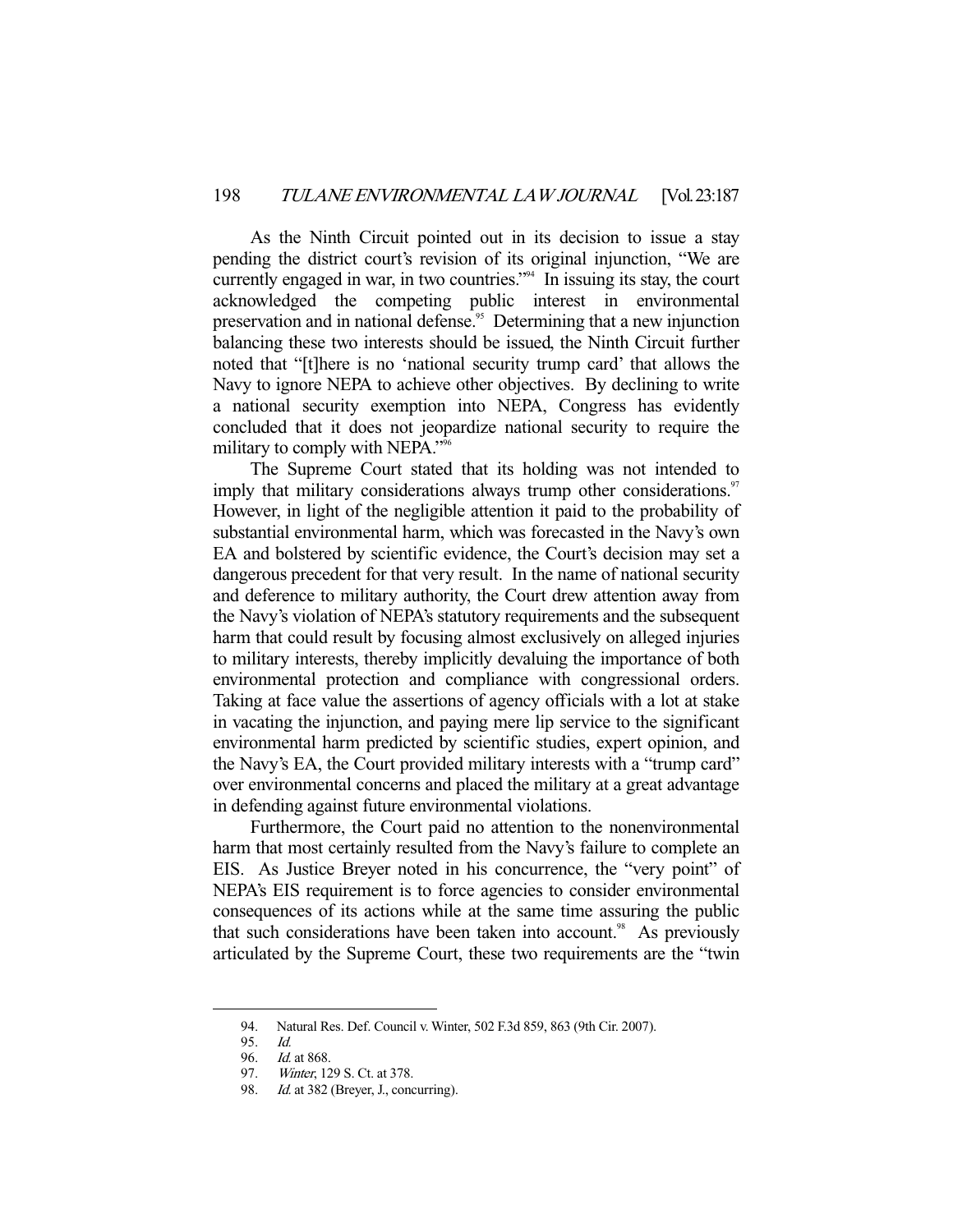aims" of NEPA.<sup>99</sup> If, as Justice Ginsburg notes in her dissent, an agency proceeds without completing an EIS under circumstances that demand one, both purposes are defeated.<sup>100</sup>

 Without Supreme Court precedent to guide it in the context of a NEPA violation resulting in the issuance of a preliminary injunction, $101$ the Court turned to its holdings in Amoco and Romero-Barcelo, in which the Court vacated preliminary injunctions predicated on violations of ANILCA and the FWCPA, to elucidate the traditional test for granting a preliminary injunction in an environmental context.<sup>102</sup> The Court touched briefly on these two cases to describe the balancing test used when weighing competing interests and the importance of weighing the public interest when determining whether to issue a preliminary injunction.<sup>103</sup> In both *Amoco* and *Romero-Barcelo*, the Court vacated preliminary injunctions resulting from procedural violations because neither violation threatened to undermine the substantive purposes of the statutes.<sup>104</sup> In neither case was irreparable harm to the environment likely to result from the violations.<sup>105</sup> Further, the Court found that the First Circuit in Romero-Barcelo and the Ninth Circuit in Amoco focused on procedural requirements when they should have focused on the substantive *policy* the statutory procedure was intended to promote.<sup>106</sup>

 In the noted case, the Court emphasized the fact that NEPA does not require particular substantive results.107 Instead, NEPA only mandates procedural requirements to ensure that agencies fully consider all aspects of environmental harm before acting.<sup>108</sup> The EIS is the "heart of NEPA."<sup>109</sup> Unlike the statutory procedural violations in Amoco and Romero-Barcelo, the Navy's violation in the noted case struck the very core of NEPA, undermining its informational purposes by ignoring its procedural cornerstone, all the while threatening substantial environmental harm that was absent from the latter two cases. Although the Court dealt with violations of statutes with explicit substantive

 <sup>99.</sup> Balt. Gas & Elec. Co. v. Natural Res. Def. Council, 462 U.S. 87, 97 (1983).

 <sup>100.</sup> Winter, 129 S. Ct. at 390 (Ginsburg, J., dissenting).

<sup>101.</sup> See Eubanks, *supra* note 93, at 652 (discussing lack of Supreme Court precedent to guide circuit courts in issuing injunctions based on NEPA violations).

 <sup>102.</sup> Winter, 129 S. Ct. at 376-77.

 <sup>103.</sup> Id.

 <sup>104.</sup> Amoco Prod. Co. v. Village of Gambell, 480 U.S. 531, 534 (1987); Weinberger v. Romero-Barcelo, 456 U.S. 305, 312 (1982).

 <sup>105.</sup> Amoco, 480 U.S. at 545; Romero-Barcelo, 456 U.S. at 315.

 <sup>106.</sup> Amoco, 480 U.S. at 544.

 <sup>107.</sup> Winter, 129 S. Ct. at 376.

 <sup>108.</sup> Id.

 <sup>109.</sup> Dep't of Transp. v. Pub. Citizen, 541 U.S. 752, 757 (2004).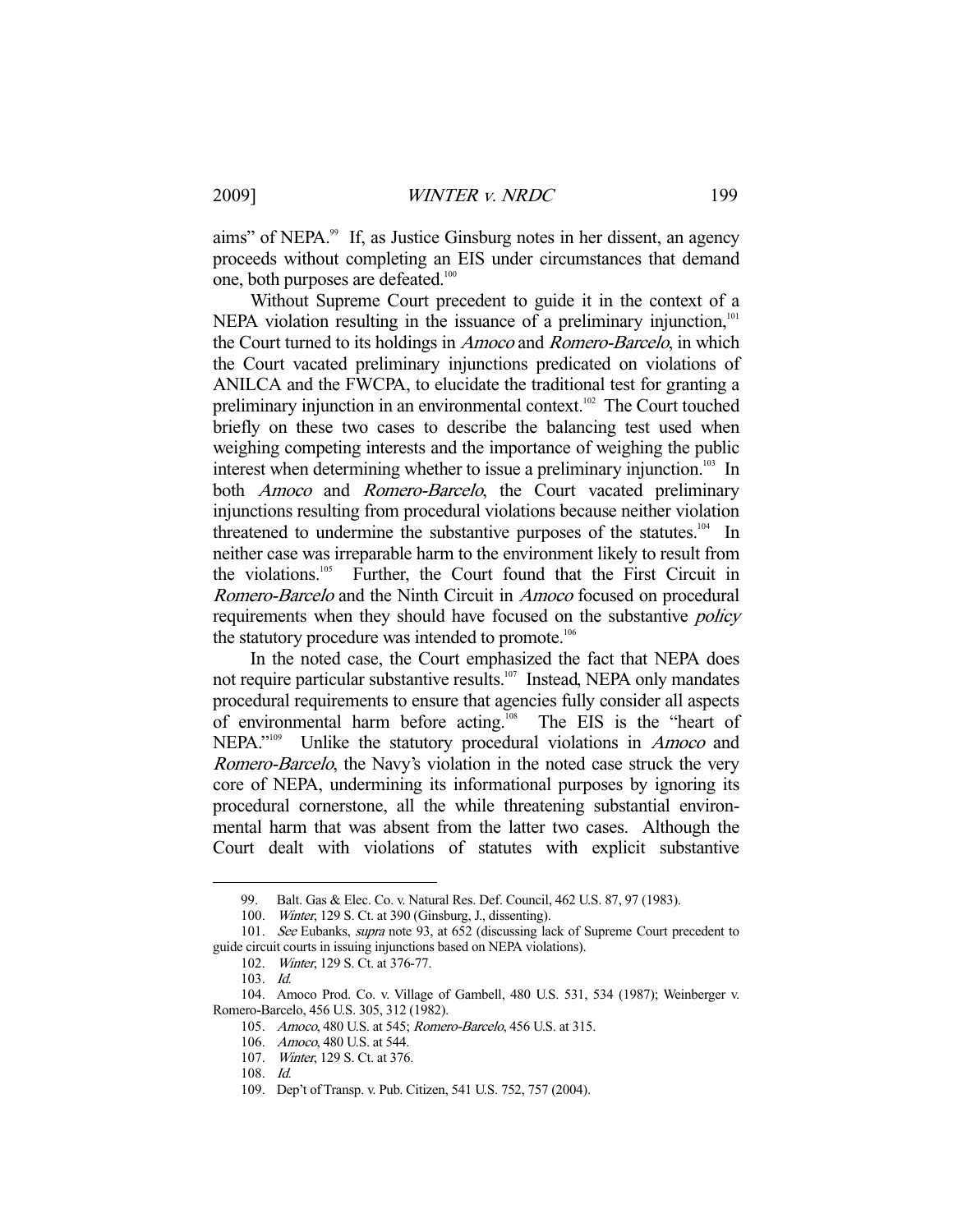requirements in Amoco and Romero-Barcelo, the harm that the Court found missing in both cases—undermining the purpose of the statutes is the very harm inflicted by the Navy's failure to complete an EIS prior to engaging in its training exercises. Further, although NEPA does not impose substantive obligations on agencies, it does have a substantive policy that an agency's failure to account for all the environmental consequences of its actions seriously undermines.<sup>110</sup> By the very language of the statute, NEPA's purpose is to "declare a national policy which will encourage productive and enjoyable harmony between man and his environment [and] to promote efforts which will prevent or eliminate damage to the environment."<sup>111</sup> NEPA's EIS requirement is critical to furthering these substantive goals. Amoco and Romero-Barcelo provide compelling guidance that the Supreme Court in the noted case chose not to follow. Although NEPA only demands compliance with procedural requirements, those requirements are crucial to upholding the statute's purposes and goals. The fact that the Navy's actions threatened to seriously undercut both the procedural requirements and the substantive goals of a well-established congressional mandate argues strongly for a more thorough analysis of the harm caused by vacating the injunction by the Court.

## V. CONCLUSION

Twenty-two years ago, the Supreme Court in *Amoco* stated, "Environmental injury, by its nature, can seldom be adequately remedied by money damages and is often permanent or at least of long duration, i.e., irreparable. If such injury is sufficiently likely, therefore, the balance of harms will usually favor the issuance of an injunction to protect the environment."<sup>112</sup> Currently, as the Ninth Circuit pointed out, the United States is at war with two countries.<sup>113</sup> In his article, Professor Stephen Dycus argues that national security interests may sometimes outweigh environmental concerns.<sup>114</sup> Sacrifices must sometimes be made in the name of national defense.<sup>115</sup> This may be particularly true today. However, as Dycus notes, it is difficult to know when these environmental sacrifices are really necessary.<sup>116</sup> In the noted case, the

<sup>110.</sup> See Eubanks, *supra* note 93, at 651-52.

 <sup>111. 42</sup> U.S.C. § 4321 (2006).

 <sup>112.</sup> Amoco Prod. Co. v. Village of Gambell, 480 U.S. 531, 534 (1987).

 <sup>113.</sup> Natural Res. Def. Council v. Winter, 502 F.3d 859, 863 (9th Cir. 2007).

<sup>114.</sup> Stephen Dycus, Osama's Submarine: National Security and Environmental Protection

After 9/11, 30 WM. & MARY ENVTL. L. & POL'Y REV. 1, 4 (2005). 115. Id.

 <sup>116.</sup> Id.